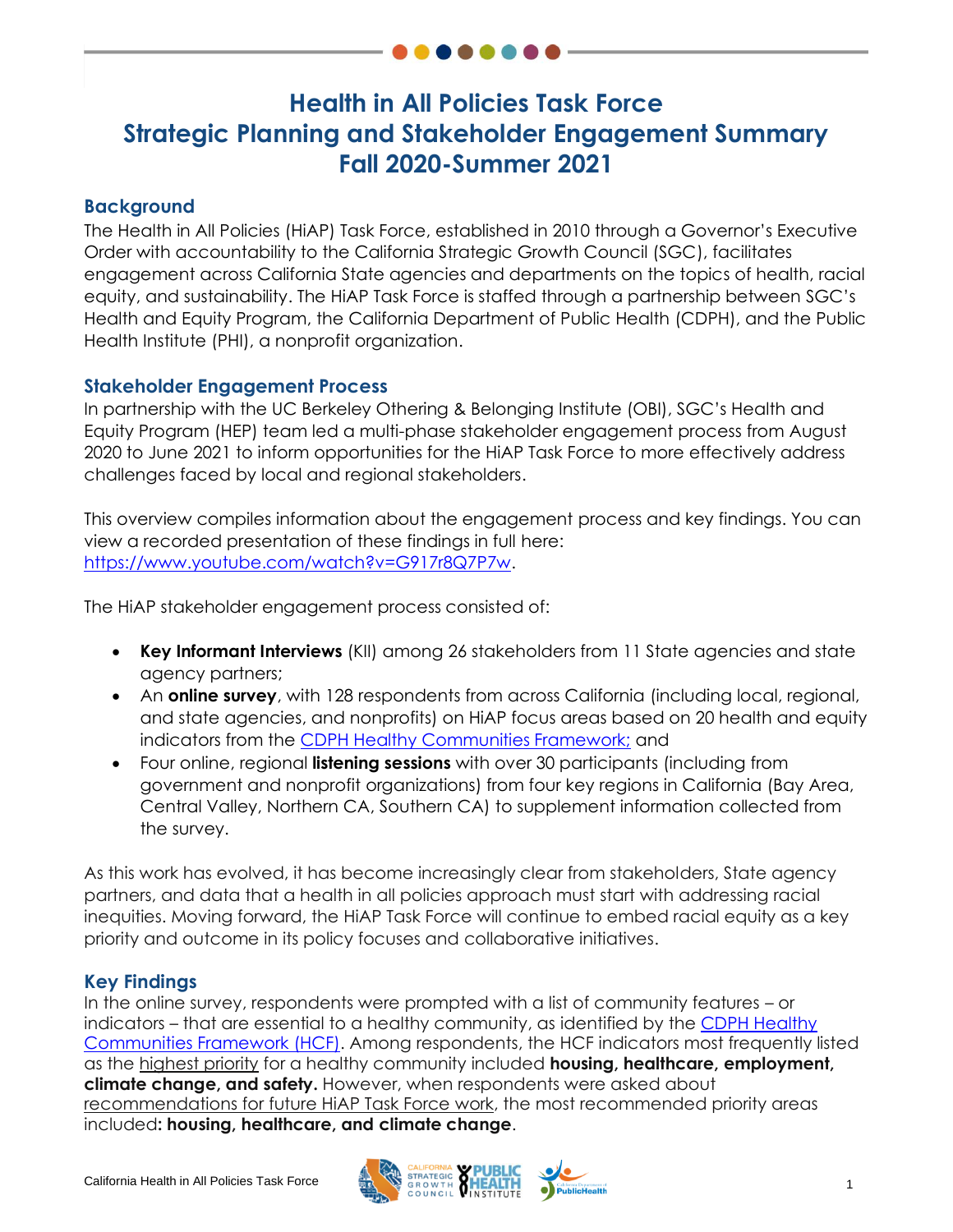| <b>PRIORITY</b>   | Count           | Partnership    | <b>Direct</b>   | <b>Policy</b>            | Data &          |
|-------------------|-----------------|----------------|-----------------|--------------------------|-----------------|
|                   |                 | 8.<br>Communi- | Support         |                          | <b>Research</b> |
|                   |                 | cations        |                 |                          |                 |
| Housing           | 26              | 13             | 8               | 8                        | $\overline{2}$  |
| <b>Healthcare</b> | $\overline{24}$ | $\overline{9}$ | $\overline{11}$ | 8                        | $\overline{7}$  |
| Climate change    | 21              | 14             | 11              | 8                        | $\overline{4}$  |
| mitigation,       |                 |                |                 |                          |                 |
| adaptation, and   |                 |                |                 |                          |                 |
| resilience        |                 |                |                 |                          |                 |
| Child and         | 10              | 3              | $\overline{7}$  | 3                        | $\overline{2}$  |
| adolescent        |                 |                |                 |                          |                 |
| development       |                 |                |                 |                          |                 |
| Transportation    | 10              | 5              | 5               | $\overline{2}$           | $\overline{2}$  |
| Food              | 9               | $\overline{1}$ | $\overline{7}$  | 5                        | $\mathbf{I}$    |
| Safe communities  | $\overline{9}$  | 9              | $\overline{4}$  | $\overline{\mathcal{A}}$ | $\mathbf{1}$    |
| Education         | $\overline{7}$  | $\overline{2}$ | $\overline{4}$  | $\overline{\mathcal{A}}$ | $\mathbf{1}$    |
| Employment        | $\overline{7}$  | $\mathbf{1}$   | $\overline{3}$  | 5                        | $\mathbf{1}$    |
| Emergency         | $\overline{5}$  | $\overline{2}$ | $\overline{2}$  | $\overline{4}$           | $\overline{2}$  |
| preparedness      |                 |                |                 |                          |                 |
| Open spaces       | $\overline{4}$  | 1              | $\overline{2}$  | $\mathbf{I}$             | 1               |
| Decreased         | $\overline{3}$  | $\mathbf{1}$   | $\overline{O}$  | $\overline{1}$           | $\overline{2}$  |
| pollution         |                 |                |                 |                          |                 |
| Water             | 3               | $\overline{2}$ | $\overline{2}$  | $\overline{0}$           | $\overline{0}$  |
| Physical activity | $\overline{2}$  | $\overline{0}$ | $\overline{2}$  | $\overline{O}$           | $\overline{O}$  |
| Energy use        | $\overline{1}$  | $\overline{1}$ | $\overline{0}$  | $\overline{O}$           | $\mathbf{1}$    |
| Tobacco- and      |                 | $\overline{0}$ | $\overline{0}$  | 1                        | $\overline{0}$  |
| smoke-free        |                 |                |                 |                          |                 |
| communities       |                 |                |                 |                          |                 |
| <b>Total</b>      | 142             | 64             | 68              | 54                       | 27              |

When asked about the key actions the HiAP Task Force could take to advance health and equity over the next five years with respect to the HCF indicators, the most common themes and topics were **partnership and communications, policy, direct support, and research and data**. Various strategies emerged within these four overarching themes, shown below.

| <b>Partnership &amp;</b><br><b>Communications</b> | <b>Policy</b>        | <b>Direct Support</b>       | <b>Research &amp; Data</b> |
|---------------------------------------------------|----------------------|-----------------------------|----------------------------|
| Partnership Building &                            | Advocacy & Policy    | Guidance &                  | Metrics & Data             |
| Coordination                                      | Change               | <b>Technical Assistance</b> | Collection                 |
| <b>Bridging Issues</b>                            | Policy               | Funding & Resources         | Research                   |
| Strategic                                         | Implementation &     | Programmatic                |                            |
| Communications                                    | Enforcement          | Support                     |                            |
| Community                                         | <b>Policy Design</b> | Strategy                    |                            |
| Engagement                                        |                      | Development                 |                            |

Additionally, respondents identified the following factors as persistent barriers to achieving health and equity in the communities they serve: